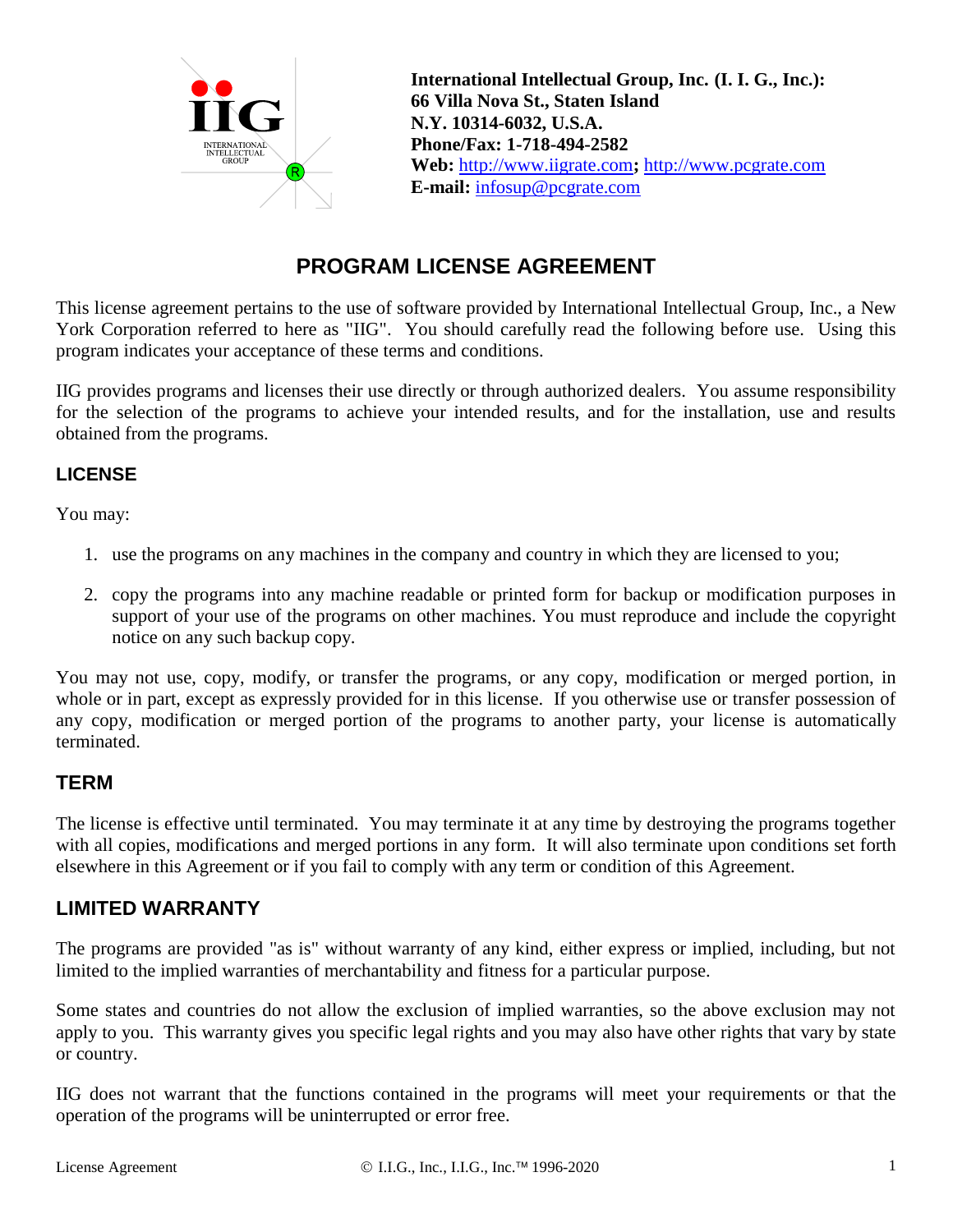

**International Intellectual Group, Inc. (I. I. G., Inc.): 66 Villa Nova St., Staten Island N.Y. 10314-6032, U.S.A. Phone/Fax: 1-718-494-2582 Web:** http://www.iigrate.com**;** http://www.pcgrate.com **E-mail:** infosup@pcgrate.com

However, IIG warrants the hardware key(s) with which the programs are operated, to be free from defects in materials and workmanship under normal use for a period of one year from the date of delivery to you as evidenced by a copy of your receipt.

# **LIMITATIONS OF REMEDIES**

IIG's entire liability and your exclusive remedy shall be the replacement of any hardware key(s) not meeting IIG's "Limited Warranty" and which is returned to IIG or an authorized IIG dealer.

In no event will IIG be liable to you for any damages, including any lost profits, lost savings or other incidental or consequential damages arising out of the use or inability to use such programs even if IIG or an authorized IIG dealer has been advised of the possibility of such damages, or for any claim by any other party.

Some states or countries do not allow the limitation or exclusion of liability for incidental or consequential damages so the above limitation or exclusion may not apply to you.

## **CONFIDENTIALITY**

Confidential Information as discussed in this section refers to (i) any software programs, including documentation, that are covered by this license agreement, (ii) any information related to the use of such programs or applications of such programs, and (iii) any information regarding future products. Licensee agrees to protect Confidential Information on the following terms.

1. Licensee shall use its reasonable best efforts to keep the Confidential Information secret. Licensee shall use at least the same degree of care to avoid unauthorized disclosure or use of the Confidential Information as it employs with respect to its own Confidential Information of like importance.

2. Neither party has any obligation with respect to any Confidential Information which (a) that party independently develops without reference to the Confidential Information; (b) is or becomes publicly known without a breach of this Agreement by either party or is known prior to the date hereof; (c) is disclosed to it by a third person who is not required to maintain its confidentiality; (d) is approved for release by the other party in writing. The party claiming any of the above exceptions has the burden of proving its applicability.

3. Licensee may disclose Confidential Information only on a need-to-know basis to its own employees and to its consultants under appropriate written burden of confidentiality. Licensee shall take appropriate action with its employees and advisors to satisfy its obligations under this Agreement. Licensee shall be responsible for any violation of this Agreement by its own employees or consultants.

4. Licensee may not print or copy, in whole or in part, any documents or magnetic/optical media containing any Confidential Information without the prior written consent of IIG other than copies for employees or consultants who are working on the matter and have a need to know.

5. Licensee may not disclose any Confidential Information to a competitor or IIG for any purpose.